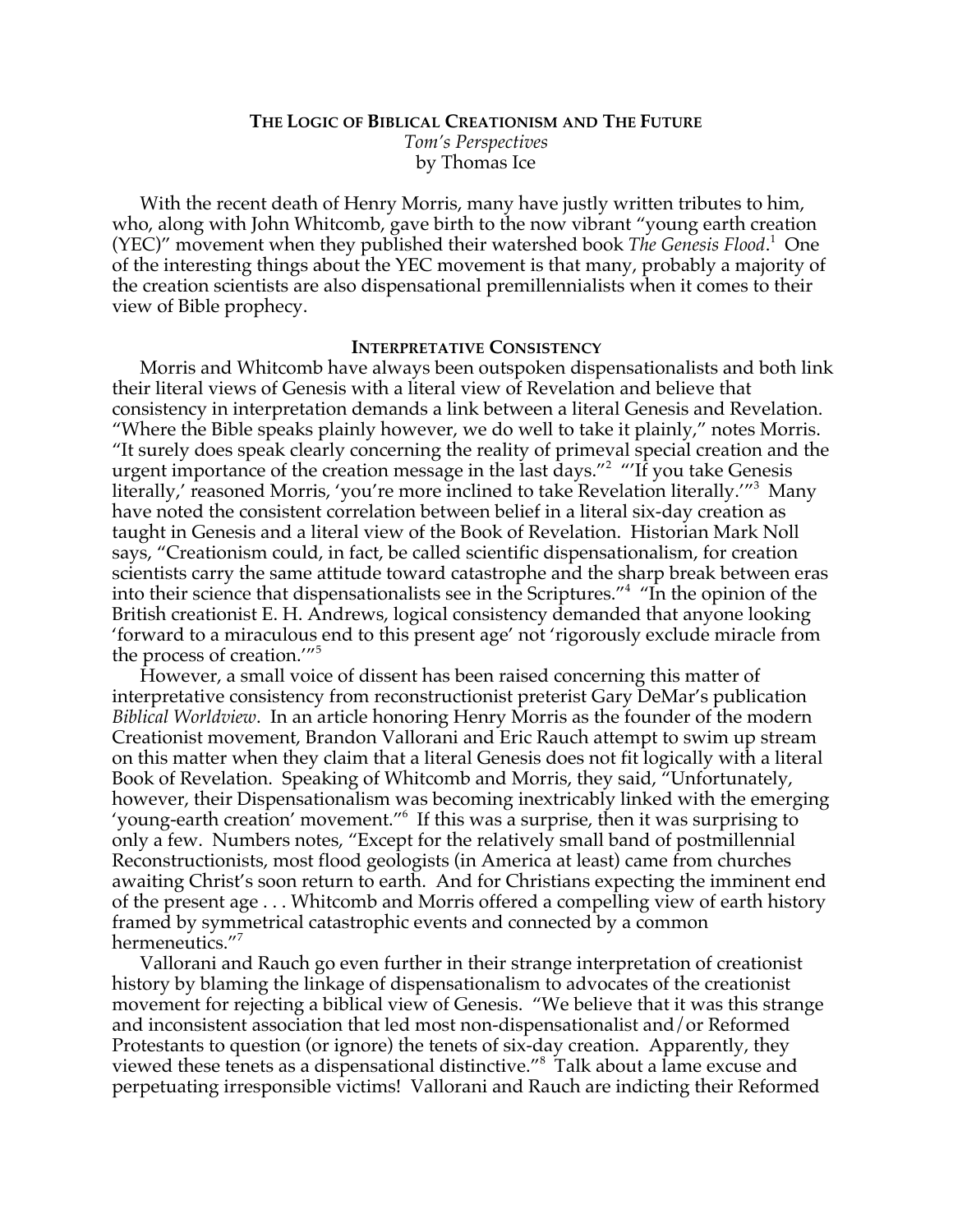brethren for being too weak exegetically and theologically to see the truth because it is associated too closely with the evil dispensationalists.

#### **THE REAL HEROES**

When one reads Vallorani and Rauch's "tribute" to Henry Morris one wonders who are the real heroes of the modern creationist movement. Was it the ones who developed the biblical and scientific positions and wrote the book that launched the current movement, or, was it reconstructionist R. J. Rushdoony and the publisher Charles Craig? Vallorani and Rauch are continuing the line begun 20 years ago by Gary North. However, the truth of the matter is that most creation scientists, at least in the United States, are also dispensationalists. These are the guys who actually do the work of scientific creationism. Apparently they have not seen the light of preterism yet that Vallorani and Rauch think they should.

### **INTERPRETATIVE INCONSISTENCY**

In 1988 Wayne House and I released a book about dominion theology that included interaction with the eschatology of Gary DeMar, Gary North and others who are postmillennial preterists. I made the following statement about the inconsistency between their views of creation and prophecy:

Given this kind of thinking, it is strange that Reconstructionists declare days and years in Genesis to be literal and then say that days and years in Revelation are figurative. Creation accounts are taken literally, while eschatology is symbolic. . . .

The literal hermeneutic is consistent with the usage and patterns set up in Genesis, while at the same time setting up a certain symmetry of fulfillment, which displays God's satisfactory completion of history in spite of the challenge of evil. It also takes into account God's rich variety in literary style, while not changing hermeneutics according to subject matter. The preterist approach is designed to make their theology work, when a proper interpretation would otherwise demonstrate it to be invalid.<sup>9</sup>

Today, some preterists $^{\text{10}}$  are telling preterists like DeMar, Vallorani and Rauch that they are inconsistent for holding to a creation science understanding of Genesis and a global flood, while at the same time saying that most Bible prophecy was fulfilled through the destruction of Jerusalem in A.D. 70. Timothy Martin argues the following:

I hope to convince those who have already abandoned dispensational futurist eschatology in favor of preterism (regardless of any particular brand) of the need to completely re-examine the Creation Science paradigm. As preterism grows to eclipse dispensational futurism in American Christianity, I believe this re-examination will lead naturally to the wholesale abandonment of Creation Science ideas. . . .

This critique of the Creation Science movement is a call to consistency. My argument is simple. It is time for those committed to a general preterist understanding of Matthew 24, 2 Peter 3, and Revelation to think through the logical implications of their beliefs as they relate to the rest of the Bible.<sup>11</sup>

It is no secret that every leading writer for the Creation Science movement supports some version of eschatological futurism. Thoughtful preterists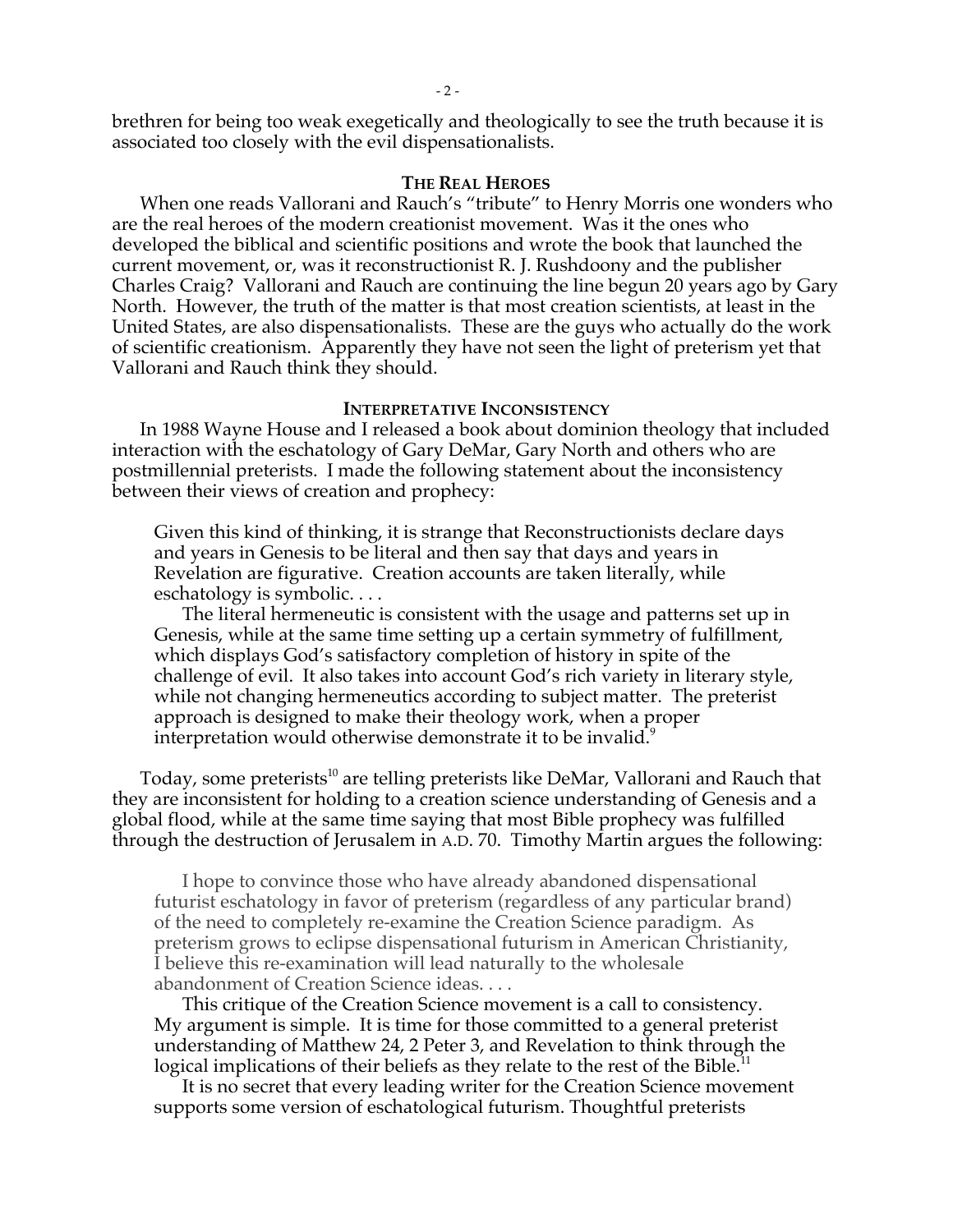should ask why this connection to futurism, mainly of the dispensational variety, is uniform across the ranks of leading Creation Scientists. In fact, given the fundamental difference between preterism and dispensational futurism, it is odd preterists support the Creation Science movement. Is the error of Creation Science isolated to a single branch of theology named eschatology? How can they be correct in Genesis, yet so wrong when it comes to Matthew 24 and the entire book of Revelation?<sup>12</sup>

It seems that pretty much everyone recognizes that the consistency on this issue lies with the creationist/dispensationalists and on the other side with the preterist/old earth and local flood viewpoint. There is no biblical consistency with the creationists/preterist paradigm.

#### **THE REAL TRUTH OF THE MATTER**

Dispensationalist Charles Clough notes that the presuppositional differences between the covenant theology of those like DeMar and the dispensationalism of Whitcomb and Morris is the real issue. "Covenant theology's presupposition of theological order requires a certain kind of hermeneutic (due to its reductionism) and isolates theological order from historical development (due to its rationalistic tendencies. Dispensationalism, differs fundamentally on both issues,"<sup>13</sup> contends Clough. Clough further points out:

Marsden's study proved that dispensationalism was a major presupposition or paradigmatic shift because it provided "a new historical scheme," "anti-humanist and anti-developmental," that was "a negative parallel to secular concepts of progress" and "opposed the liberal trends at almost every point." It reversed liberal attempts to explain biblical faith in terms of historical development by explaining historical development in terms of biblical faith.<sup>14</sup>

Dispensationalism approaches the Bible as real history, thus its ability to deal with science and history in the modern world. On the other hand, covenant theology views things through a preconceived framework of otherworldly and abstract covenants, thus, not able to deal with the real world of science and history. "Covenant theology is a modern survival of Reformation style thinking about heavenly matters (soteriology) which kept theological order separate from historical details," notes Clough. "In its classical form, it fundamentally ignores the post-Reformation crisis over reconciling general and special revelation."<sup>15</sup>

Dispensationalism does not have this kind of compartmentalization. Clough concludes, "Dispensationalism is the completed theological portion of a universal history still being written that ties together theological and historical order in response to post-Reformation problems. Its hermeneutic searches for historical order to validate the faithfulness of God as well as to feed on the more heavenly traditional doctrines. It establishes the Church in relation to the rest of creation and therefore involves ecclesiology and eschatology. It awaits completion of the non theological portion of its universal history by godly work in the arts and sciences."<sup>16</sup> This is why the literal interpretative approach of dispensationalism treats creation and the future as real historical events in history that are going somewhere in God's plan—from a Garden to a city, with a tree (cross) in the middle. Maranatha!